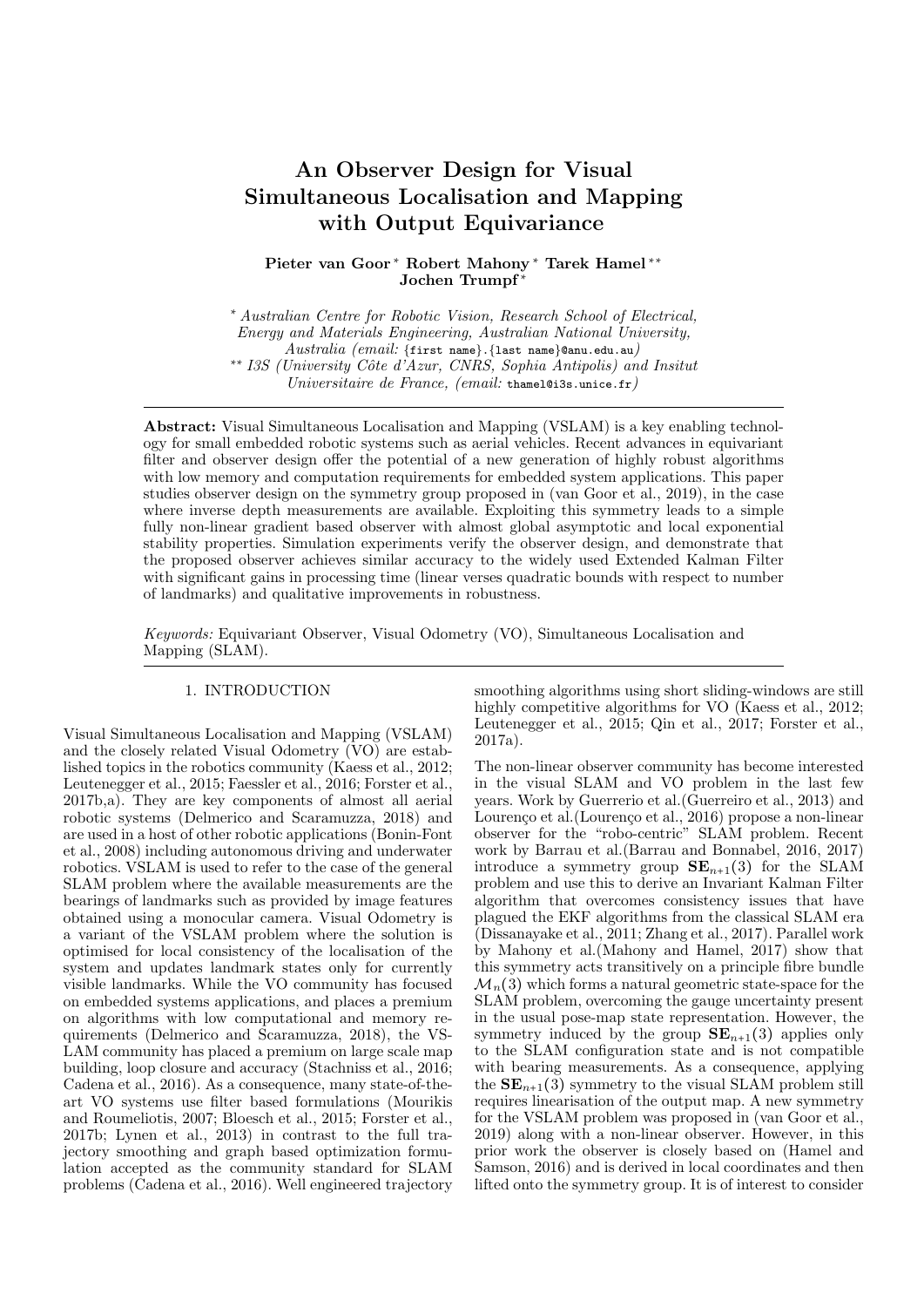the case where the observer is designed explicitly using the symmetry structure.

In this paper, we present a highly robust, simple, and computationally cheap non-linear observer for the visual SLAM problem based on the new symmetry of the SLAM configuration space, first presented in (van Goor et al., 2019). The symmetry is associated with the novel **VSLAM**<sub>n</sub>(3) Lie-group, which acts on the raw posemap configuration coordinates and is compatible with the SLAM configuration manifold  $\mathcal{M}_n(3)$  (Mahony and Hamel, 2017). The symmetry group structure introduced allows direct application of previous work by Mahony et al. (Mahony et al., 2013) in development of non-linear observers to yield a novel observer for continuous-time VSLAM. In the design of this observer, it is assumed measurements of the inverse depths of landmarks are available in addition to the bearing measurements. In practice, the inverse depth may be measured by using optical flow, triangulation, or depth cameras. The resulting algorithm is fully non-linear; no linearisation is required of the system or output maps. The approach has the advantage that constant gains can be used in the filter (no Riccati gains need be computed on-line) leading to lower computation and memory requirements. This additionally leads to a reduction in the number of parameters that need to be tuned in comparison with a standard EKF, making the proposed filter simpler to use in practice. The inherent symmetry of the approach ensures high levels of robustness and Theorem 5.1 proves almost global asymptotic and local exponential stability of the error coordinates. The convergence properties of the filter are demonstrated through a simulation experiment. Additional simulation experiments compare an EKF with our observer. These show that our observer achieves comparable mean RMSE to the EKF and has fewer outliers, and operates with a computational complexity that is only linear in the number of landmarks compared to quadratic complexity for the EKF.

#### 2. NOTATION

The special orthogonal group is the set of rotation matrices and is denoted  $SO(3)$  with Lie algebra  $\mathfrak{so}(3)$ . The special Euclidean group is the set of rigid body transformations and is denoted  $SE(3)$  with Lie algebra  $\mathfrak{se}(3)$ . The group of positive real numbers equipped with multiplication is denoted MR with Lie algebra mr. We use the notation  $R_P \in SO(3)$  and  $x_P \in \mathbb{R}^3$  to denote the rotation and translation components of a rigid-body transformation  $P \in \mathbf{SE}(3)$  and write

$$
P = \begin{pmatrix} R_P & x_P \\ 0 & 1 \end{pmatrix} . \tag{1}
$$

The pose of a vehicle moving in Euclidean space is written  $P \in SE(3)$ . The kinematics of such a pose frame are written as

$$
P = PU, \quad R_P = R_P \Omega_U^{\times}, \quad \dot{x}_P = R_P V_U \tag{2}
$$

where  $\Omega_U = (\Omega_1, \Omega_2, \Omega_3)^T$  and  $V_U$  are the body-fixed rotational and translational velocity vectors, respectively, and  $\overline{a}$   $\overline{a}$   $\overline{a}$   $\overline{a}$ 

$$
U = (\Omega_U^{\times}, V_u)^{\wedge} := \begin{pmatrix} \Omega_U^{\times} & V_U \\ 0 & 0 \end{pmatrix}, \quad \Omega_U^{\times} = \begin{pmatrix} 0 & -\Omega_3 & \Omega_2 \\ \Omega_3 & 0 & -\Omega_1 \\ -\Omega_2 & \Omega_1 & 0 \end{pmatrix}.
$$
\n(3)

One has that  $\Omega_{U}^{\times} w = \Omega_{U} \times w$  for any  $w \in \mathbb{R}^{3}$  where  $\times$  refers to the vector (cross) product.

For a unit vector  $y \in S^2 \subset \mathbb{R}^3$ , the projector is given by

$$
\Pi_y \coloneqq I_3 - \imath
$$

and has the property  $\Pi_y = -y^*y^*$ .

#### 3. PROBLEM FORMULATION

The *total space* coordinates for the SLAM problem are defined with respect to an unknown fixed but arbitrary reference  $\{0\}$ . Let  $P \in \mathbf{SE}(3)$  represent the body-fixed frame coordinates of the robot with respect to this reference frame. Let

$$
p_i \in \mathbb{R}^3, \qquad i = 1, \ldots, n,
$$

be sparse points in the environment expressed with respect to the reference frame  $\{0\}$ . The *total space* of the SLAM problem is the product space

$$
\mathcal{T}_n(3) = \mathbf{SE}(3) \times \mathbb{R}^3 \times \dots \times \mathbb{R}^3 \tag{5}
$$

 $(4)$ 

made up of these raw coordinates  $\Xi := (P, p_1, \ldots, p_n)$ . The bearing of a point  $p_i$  co-located with the robot pose centre  $x_P$  is undefined, so the VSLAM problem can only be considered on the reduced total space

$$
\mathcal{T}_n^{\circ}(3) = \left\{ (P, p_i) \in \mathcal{T}_n(3) \, | \, (\forall i) \ p_i \neq x_P \right\}. \tag{6}
$$

Moreover, since all the measurements of the VSLAM problem considered are made in the body-fixed frame the solution is only well defined up to an  $SE(3)$  gauge transformation (Kanatani and Morris, 2001). This property can be expressed as an invariance of the problem formulation and leads to the quotient structure of the SLAM manifold proposed in (Mahony and Hamel, 2017). To keep the derivation simple and more accessible, in the present paper we will define the group actions and derive the observer on the reduced total space.

The measurements considered are spherical coordinates  $y_i$ of body-fixed frame observations of points in the environment, which in practice may be obtained from a calibrated monocular camera. Additionally, in this analysis, we assume inverse depth estimates  $z_i$  are also available. That is, for a given robot pose  $P$  and environment point  $p_i$ ,

$$
y_i \coloneqq \frac{R_P^{\mathsf{T}}(p_i - x_P)}{|p_i - x_P|},\tag{7a}
$$

$$
z_i \coloneqq |p_i - x_P|^{-1}.\tag{7b}
$$

The combined output space is  $\mathcal{N}_n(3) = (S^2 \times \mathbb{R}^+) \times \cdots \times (S^2 \times$  $\mathbb{R}^+$ ) and we write  $(y, z) = h(\Xi) = (h_1(\Xi), \ldots, h_n(\Xi)) =$  $((y_1, z_1), \ldots, (y_n, z_n))$ , where appropriate.

Let  $U \in \mathfrak{se}(3)$  denote the velocity of the robot. Assume that the environment points  $p_i$  being observed are static, and thus do not have a velocity. The tangent space of  $\mathcal{T}_n(3)$ at a point  $\Xi = (P, p_1, \ldots, p_n)$  can be identified with the matrix subspace

$$
(PU, u_1, ..., u_n), \quad U \in \mathfrak{se}(3), \quad u_1, ..., u_n \in \mathbb{R}^3.
$$

The system kinematics can then be written as

$$
\frac{d}{dt}(P, p_1, \dots, p_n) = (PU, 0, \dots, 0).
$$
 (8)

We assume that the robot velocity  $U \in \mathfrak{se}(3)$  is measured. We will also measure the optical flow of each landmark

$$
\phi_i \in T_{y_i} S^2 \subset \mathbb{R}^3
$$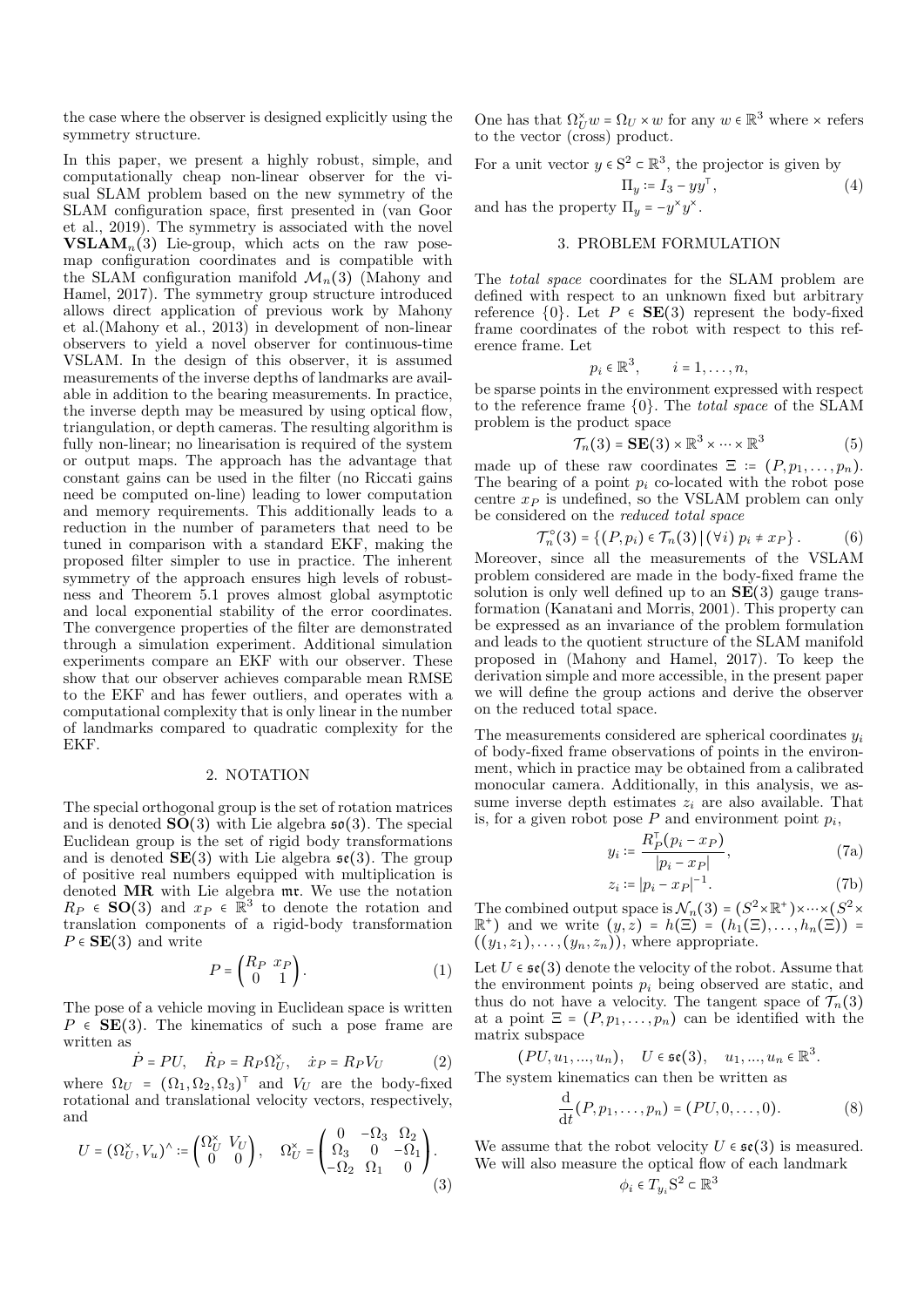by numerically differentiating the coordinates of  $y_i$  between consecutive measurements. Here, we express  $\phi_i$   $\epsilon$  $T_{y_i}S^2$  using the coordinates obtained by embedding  $S^2$  $\mathbb{R}^3$ . Define a measurement velocity space

$$
\mathbb{V} = \mathfrak{se}(3) \times \mathbb{R}^3 \times \dots \times \mathbb{R}^3 \tag{9}
$$

with elements  $(U, \phi_1, \ldots, \phi_n)$ .

# 4. SYMMETRY OF THE VSLAM PROBLEM

The symmetry group of the VSLAM for  $n$  landmarks in Euclidean 3-space with separate bearing and range measurements problem is the *visual SLAM group*  $VSLAM_n(3)$ first described in (van Goor et al., 2019). However, in this paper the VSLAM group and its actions are presented in a different form to (van Goor et al., 2019).

In the following, we will write  $(Q_A, a)_1$  instead of the more formal  $((\tilde{Q}_A)_1, a_1)$  and sometimes write  $(Q_A, a)_i$  to<br>represent the tuple  $(Q_A, a)_1, \ldots, (Q_A, a)_n$ . Similarly, we will sometimes write  $(P, p_i)$  instead of  $(P, p_1, \ldots, p_n)$ .

The VSLAM group (van Goor et al., 2019) may be written

**VSLAM**<sub>n</sub>(3) = { $(A, (Q_A, a)_1, ..., (Q_A, a)_n)$  |

$$
A \in \mathbf{SE}(3), (Q_A)_i \in \mathbf{SO}(3), a_i \in \mathbf{MR}, i = 1, \ldots, n\}.
$$

Lemma 4.1. The set  $VSLAM_n(3)$  is a Lie group, defined as

$$
\mathbf{VSLAM}_n(3) \coloneqq \mathbf{SE}(3) \times (\mathbf{SO}(3) \times \mathbf{MR})^n
$$

The visual SLAM group acts as a symmetry group on the reduced total space  $\mathcal{T}_n^{\circ}(3)$ .

Lemma 4.2. The mapping  $\Upsilon : \textbf{VSLAM}_n(3) \times T_n^{\circ}(3) \rightarrow$  $\mathcal{T}_n^{\circ}(3)$  defined by

$$
\Upsilon((A,(Q_A,a)_i),(P,p_i))
$$

$$
= (PA, (a^{-1}R_{PA}Q_A^{\mathsf{T}}R_P^{\mathsf{T}}(p-x_P) + x_{PA})_i), \quad (10)
$$
  
is a right group action of **VSLAM**<sub>n</sub>(3) on  $\mathcal{T}_n^{\circ}(3)$ .

The group action for the robot pose is rigid-body transformation. The group action for environment points is considerably more subtle and can be understood conceptually as a sequence of operations: firstly, the reference frame coordinates of an environment point are written in the body-fixed frame, this point is then rotated by  $Q_A^{\dagger}$ and then scaled by  $a^{-1}$ , before these body-fixed frame coordinates are rewritten in the inertial frame using the new body-fixed frame reference.

A key property of the proposed structure is that there is a compatible group operation on the output  $\mathcal{N}_n(3)$  of the system.

Lemma 4.3. The action  $\rho$  : **VSLAM**<sub>n</sub>(3) ×  $\mathcal{N}_n(3) \rightarrow$  $\mathcal{N}_n(3)$  defined by

$$
\rho((A, (Q_A, a)_i), (y, z)_i) \coloneqq ((Q_A^{\top} y, az)_i) \tag{11}
$$

is a transitive right action on  $\mathcal{N}_n(3)$ . Furthermore, one has  $\rho((A, (Q_A, a)_i), h(\Xi)) = h(\Upsilon((A, (Q_A, a)_i), \Xi))$ 

where  $h$  is given by (7). That is,  $h$  is equivariant with respect to the actions  $\Upsilon$  and  $\rho$ .

#### 4.1 Lift of the SLAM kinematics

A key aspect of the proposed approach is that the symmetry group  $\text{VSLAM}_n(3)$  and the reduced total space  $\mathcal{T}_n^{\circ}(3)$ are quite different spaces. The difference is particularly



Fig. 1. Group action  $\Upsilon((A, (Q_A, a)_i), (P, p_1, \ldots, p_n))$ . The pose  $P \rightarrow PA$ , that is the tip point of the pose is updated by the correction  $A \in \mathbf{SE}(3)$ . The body fixedframe environment points  $R_A^{\mathsf{T}}(p_i - x_P)$  are rotated by  $Q_A^{\dagger}$  and scaled by  $a^{-1}$  in the body-fixed frame before<br>transforming with the robot pose to a new point  $p'_i$ which is rewritten in the inertial frame.

clear in studying the structure of the lifted kinematics on the **VSLAM**<sub>n</sub> $(3)$  group.

The Lie-algebra of  $VSLAM_n(3)$  is

$$
\mathfrak{vslam}_n(3) = \mathfrak{se}(3) \times (\mathfrak{so}(3) \times \mathfrak{mr}) \times \cdots \times (\mathfrak{so}(3) \times \mathfrak{mr}).
$$

We write  $(U, (W, w)_i) \in \mathfrak{vslam}_n(3)$  with  $U \in \mathfrak{se}(3)$ ,  $W_i \in$  $\mathfrak{so}(3)$  and  $w_i \in \mathfrak{r}$ , where

$$
U = \begin{pmatrix} \Omega_U^{\times} & V_U \\ 0 & 0 \end{pmatrix}.
$$

In order to implement an observer on the VSLAM group, it is necessary to lift the velocity measurements  $(U, \phi_i) \in \mathbb{V}$ (9) to elements  $(U,(W,u)_i) \in \mathfrak{vslam}_n(3)$  such that the resulting group velocity is compatible with the system kinematics. That is, an algebraic map  $\lambda : \mathcal{T}_n^{\circ}(3) \times \mathbb{V} \rightarrow$  $\mathfrak{vslam}_n(3)$  is required such that

$$
d\Upsilon_{(P,p_i)}\lambda((P,p_i),(U,\phi_i))=(PU,0,\ldots,0). \hspace{1cm} (12)
$$

*Proposition 4.4.* The map  $\lambda$  :  $\mathcal{T}_n^{\circ}(3) \times \mathbb{V} \rightarrow \mathfrak{vslam}_n(3)$ defined by

$$
\lambda((P, p_i), (U, \dot{y}_i)) \coloneqq \left(U, \left(\left(\phi \times y\right)^{\times}, z y^{\top} V_U\right)_i\right),\tag{13}
$$

where  $(y, z)_i = h((P, p_i))$  satisfies the lift condition (12).

**Proof.** Under the static landmark assumption  $p_i = 0$ , the optic flow  $\phi_i = \dot{y}_i$  is given by

$$
\phi_i = -\Omega_U^{\times} y_i - z_i (I - y_i y_i^{\top}) V_U. \tag{14}
$$

Let  $(\lambda_A, (\lambda_Q^*, \lambda_a)_i) := \lambda((P, p_i), (U, \phi_i))$ . Evaluating the left-hand side of  $(12)$ , one has

$$
d\Upsilon_{(P,p_i)}\lambda((P,p_i),(U,\phi_i))
$$
  
=  $D\Upsilon_{(P,p_i)}(id)[(\lambda_A,(\lambda_Q^{\times},\lambda_a)_i)],$   
=  $(P\lambda_A,(-\lambda_a(p-x_P)+R_P\Omega_{\lambda_A}^{\times}R_P^{\top}(p-x_P))$   
-  $R_P\lambda_O^{\times}R_P^{\top}(p-x_P)+R_PV_U)_i)$ 

This expression may be written in terms of  $(y, z)_i$  as follows.

$$
\begin{aligned} &\mathrm{d}\Upsilon_{(P,p_i)}\lambda\big((P,p_i),(U,\phi_i)\big)\\ &=\big(P\lambda_P,\big(-\lambda_aR_Pz^{-1}y+R_P\big(\Omega_{\lambda_A}^\times-\lambda_Q^\times\big)z^{-1}y+R_PV_U\big)_i\big). \end{aligned}
$$

Multiply the landmark velocity terms by  $R_P^{\dagger}$  and substitute in the values for  $\lambda$  to obtain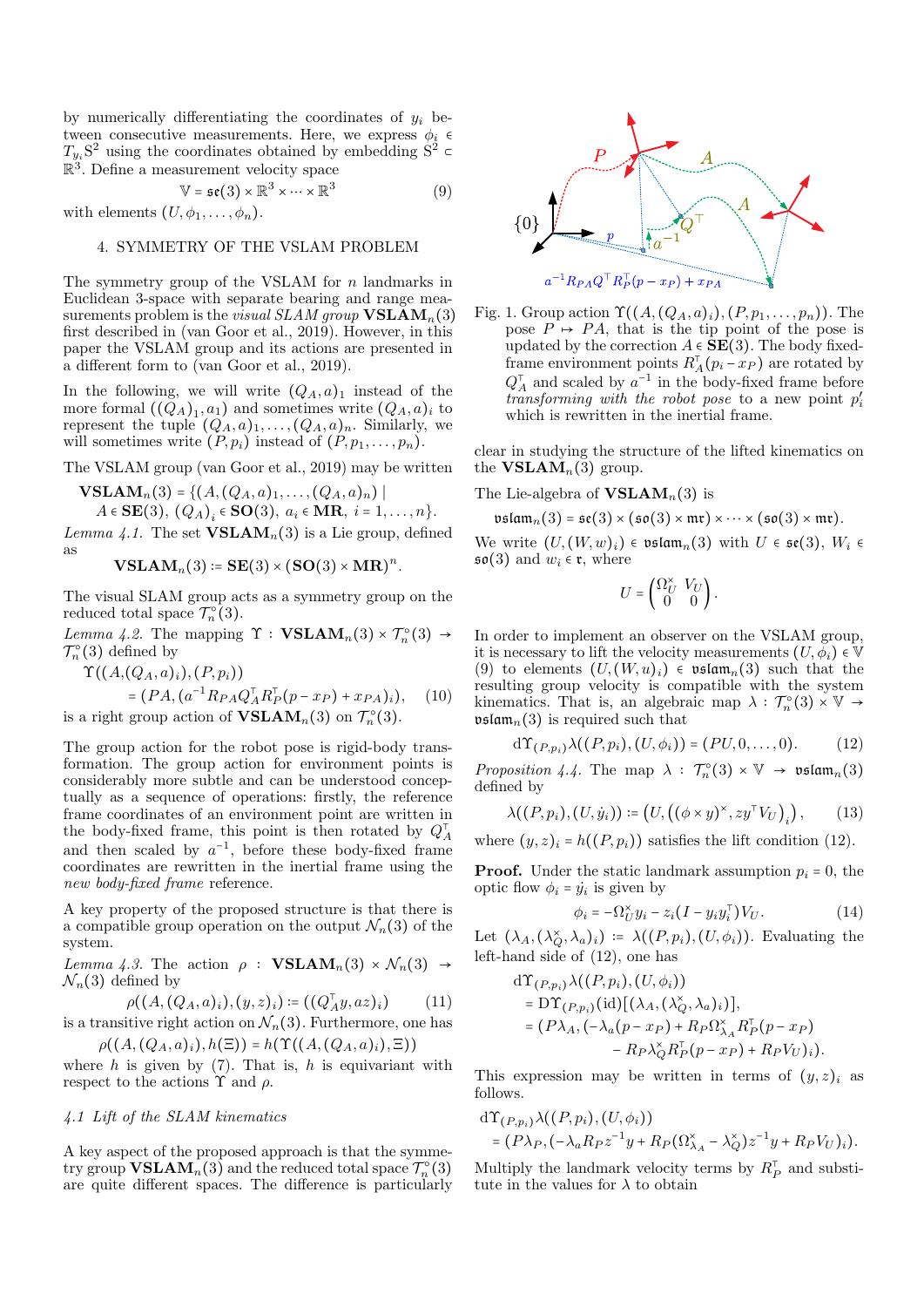$$
-\lambda_{a}z^{-1}y + (\Omega_{\lambda_{A}}^{\times} - \lambda_{Q}^{\times})z^{-1}y + V_{U}
$$
  
\n
$$
= -yy^{\top}V + z^{-1}(\Omega_{U} - (\phi \times y)^{\times})y + V_{U},
$$
  
\n
$$
= z^{-1}\Omega_{U}^{\times}y - z^{-1}y^{\times}y^{\times}\phi + (I - yy^{\top})V,
$$
  
\n
$$
= z^{-1}\Omega_{U}^{\times}y - z^{-1}(\Omega_{U}^{\times}y_{i} + z_{i}(I - y_{i}y_{i}^{\top})V_{U}) + (I - yy^{\top})V,
$$
  
\n
$$
= 0.
$$

Hence  $d\Upsilon_{(P,p_i)}\lambda((P,p_i),(U,\phi_i)) = (P\lambda_A,R_P0) = (PU,0)$ as required.

The lifted velocity  $(U,(W,u)_i) = \lambda((P,p_i),(U,\phi_i))$  induces kinematics on the symmetry group that project down to the state space trajectory. Since the group action is not free, the stabiliser of  $\Upsilon$  is non-trivial, and there are directions in  $\mathfrak{v}$ stam<sub>n</sub>(3), in particular  $y_i^* \in \mathfrak{so}(3)$ , that are not constrained by the lift requirement  $(12)$ . The lift in direction  $y_i^* \in \mathfrak{so}(3)$  is chosen to be zero without loss of generality.

The lift  $\lambda$  will enable us to go on and apply the observer design methodology developed in (Mahony et al., 2013).

### 5. OBSERVER DESIGN

We approach the observer design by considering the lifted kinematics of the system on the symmetry group and designing the observer on **VSLAM**<sub>n</sub>(3). Let  $\Xi(t)$  =  $(P(t), p_i(t)) \in \mathcal{T}_n(3)$  be the 'true' configuration of the SLAM problem, noting that  $\Xi(t)$  is defined relative to some arbitrary reference  $\{0\}$ . Let  $X(t)$  =  $(A(t), (Q(t), a(t))_i) \in \mathbf{VSLAM}_n(3)$  and define the *lifted* kinematics (Mahony et al., 2013)

$$
\frac{d}{dt}X(t) = X\lambda(\Upsilon(X, \Xi(0)), (U, \phi_i))
$$
  
 
$$
X(0) = id.
$$
 (15)

Equation (15) evolves on the VSLAM group where  $(\overline{U}, \phi_i) \in V$  are the measured velocities and  $\lambda$  is the lift function  $(13)$ .

Choose an arbitrary origin configuration

 $\Xi^{\circ} = (P^{\circ}, p_i^{\circ}) \in \mathcal{T}_n(3).$ 

If the initial condition  $X(0) \in \mathbf{VSLAM}_n(3)$  of the lifted kinematics satisfies  $\Upsilon(X(0), \Xi^{\circ}) = \Xi(0)$  then (15) induces a trajectory that satisfies

$$
\Xi(t)=\Upsilon(X(t),\Xi^\circ)\in\mathcal{T}_n(3)
$$

for all time (Mahony et al., 2013).

Let the observer be defined as

$$
\hat{X} = (\hat{A}, (\hat{Q}, \hat{a})_i) \in \mathbf{VSLAM}_n(3).
$$

The lifted kinematics (15) provide the internal model for the observer design. That is, the kinematics of the observer are given by

$$
\frac{\mathrm{d}}{\mathrm{d}t}\hat{X}(t) = \hat{X}\lambda(\Upsilon(X,\Xi^{\circ}), (U,\phi_i)) - \Delta\hat{X},
$$
  

$$
\hat{X}(0) = \mathrm{id},
$$
 (16)

where  $\Delta \in \mathfrak{vslam}_n(3)$  is an innovation term to be assigned. Note that  $\lambda(\Upsilon(X,\Xi^{\circ}), (U,\phi_i))$  is shown in (13) to depend only on the measured quantities  $y_i, z_i, U, \phi_i$ , and therefore can be implemented in the observer kinematics (16). The configuration estimate generated by the observer is given by

$$
\hat{\Xi} = (\hat{P}, \hat{p}_i) = \Upsilon(\hat{X}, \Xi^{\circ}) \in \mathcal{T}_n^{\circ}(3)
$$
  
given the reference  $\Xi^{\circ} \in \mathcal{T}_n(3)$ .

*Theorem 5.1.* Consider the kinematics  $(15)$  evolving on **VSLAM**<sub>n</sub>(3) along with bounded outputs  $y = \{(y, z)_i\}$  $h(\Xi(t)) \in \mathcal{N}_n(3)$  given by (7). Fix an arbitrary origin<br>configuration  $\Xi^{\circ} = (P^{\circ}, p_i^{\circ})$  and define the output error  $e = \{(e_u, e_z)_i\}$  as

$$
\mathbf{e} = \rho(\hat{X}^{-1}, \{(y, z)_i\}) = \rho(E^{-1}, \{(y^\circ, z^\circ)_i\}) \in \mathcal{N}_n(3). \quad (17)
$$

where  $\{(y^{\circ}, z^{\circ})_i\} = h(\Xi^{\circ})$  and  $E = \hat{X}X^{-1}$ . Consider the observer defined in  $(16)$  and choose the innovation term  $\Delta \coloneqq (\Delta_A, (\Delta_Q, \Delta_a)^i)$  as follows:

$$
\Delta_Q^i := -k_{Q_i} (e_{y_i} \times y_i^{\circ})^{\times}
$$
\n(18)

$$
\Delta_a^i \coloneqq -k_{a_i} \frac{e_{z_i} - z_i^{\circ}}{e_{z_i}} \tag{19}
$$

$$
\Delta_A \coloneqq -k_A \operatorname{Ad}_{\hat{A}} \begin{pmatrix} \Omega^{\times}_{\Delta} & V_{\Delta} \\ 0 & 0 \end{pmatrix},\tag{20}
$$

$$
\begin{pmatrix} \Omega_{\Delta} \\ V_{\Delta} \end{pmatrix} := \left( \sum_{i=1}^{n} \begin{pmatrix} \Pi_{\hat{y}_i} & \hat{z}_i \hat{y}_i^{\times} \\ -\hat{z}_i \hat{y}_i^{\times} & \hat{z}_i^2 \Pi_{\hat{y}_i} \end{pmatrix} \right)^{-1} \left( \sum_{i=1}^{n} \begin{pmatrix} -\hat{y}_i^{\times} \phi_i \\ -\hat{z}_i \phi_i \end{pmatrix} \right) - \begin{pmatrix} \Omega_U \\ V_U \end{pmatrix},
$$

where the gains  $k_{a_i}, k_{Q_i}$  and  $k_A$  are positive scalars (for  $i = 1, \ldots, n$ , and the matrix inverse in the definition of  $\Delta_A$  is assumed to be well-defined. Then the configuration estimate  $\hat{\Xi}(t) = \Upsilon(\hat{X}(t), \Xi^{\circ})$  converges almost globally asymptotically and locally exponentially to the true state  $\Xi(t)$  =  $\Upsilon(X(t), \Xi^{\circ})$  up to a possibly time-varying element in  $SE(3)$ .

**Proof.** Let  $X(t) \in \text{VSLAM}_n(3)$  satisfy the lifted kinematics (15) with  $\Upsilon(X(0), \Xi^{\circ}) = \Xi(0)$ . It follows that  $\Xi(t)$  =  $\Upsilon(X(t), \Xi^{\circ})$  (Mahony et al., 2013). Define

$$
E = \hat{X}X^{-1} =: (\tilde{A}, (\tilde{Q}, \tilde{a})_i) \in \mathbf{VSLAM}_n(3), \tag{21}
$$

with  $\tilde{A} = \hat{A}A^{-1}$ ,  $(\tilde{Q}, \tilde{a})_i = (\hat{Q}Q^{\dagger}, \hat{a}a^{-1})_i$ . Using (15) and  $(16)$ , it is straightforward to verify that

$$
\dot{E} = (-\Delta_A \tilde{A}, (-\Delta_Q \tilde{Q}, -\Delta_a \tilde{a})_i). \tag{22}
$$

Using the fact that  $E^{-1} = (\tilde{A}^{-1}, (\tilde{Q}^{\dagger}, \tilde{a}^{-1})_i)$  then each element of equation (17) becomes

$$
(e_{y_i}, e_{z_i}) = (\tilde{Q}y_i^{\circ}, \tilde{a}^{-1}z_i^{\circ}). \tag{23}
$$

Based on  $(22)$ , the error kinematics satisfy

$$
(\dot{e}_{y_i}, \dot{e}_{z_i}) = \left(-\Delta_Q^i e_{y_i}, \Delta_a^i e_{z_i}\right). \tag{24}
$$

We first prove almost-global asymptotic and local exponential stability of the equilibrium  $(e_{y_i}, e_{z_i}) = (y_i^{\circ}, z_i^{\circ})$  for the error kinematics  $(24)$ . Consider the following candidate (positive definite) Lyapunov function  $\mathcal{L} : \mathcal{N}_n(3) \to \mathbb{R}^+,$ 

$$
\mathcal{L} = \frac{1}{2} \sum_{i=1}^{n} \left( |e_{y_i} - y_i^{\circ}|^2 + (e_{z_i} - z_i^{\circ})^2 \right).
$$
 (25)

Differentiating  $\mathcal L$  and using (18) and (19), one gets:

$$
\dot{\mathcal{L}} = \sum_{i=1}^{n} \left( (e_{y_i} - y_i^{\circ})^{\top} \dot{e}_{y_i} + (e_{z_i} - z_i^{\circ}) \dot{e}_{z_i} \right),
$$
  
\n
$$
= \sum_{i=1}^{n} \left( -(e_{y_i} - y_i^{\circ})^{\top} \Delta_Q^i e_{y_i} + (e_{z_i} - z_i^{\circ}) \Delta_a^i e_{z_i} \right),
$$
  
\n
$$
= -\sum_{i=1}^{n} \left( k_{y_i} |e_{y_i} \times y_i^{\circ}|^2 + k_{z_i} (e_{z_i} - z_i^{\circ})^2 \right).
$$

The time derivative of the Lyapunov function is negative definite and equal to zero when  $e_{y_i} = \pm y_i^{\circ}$  and  $e_{z_i} = z_i^{\circ}$ . Direct application of Lyapunov's theorem ensures that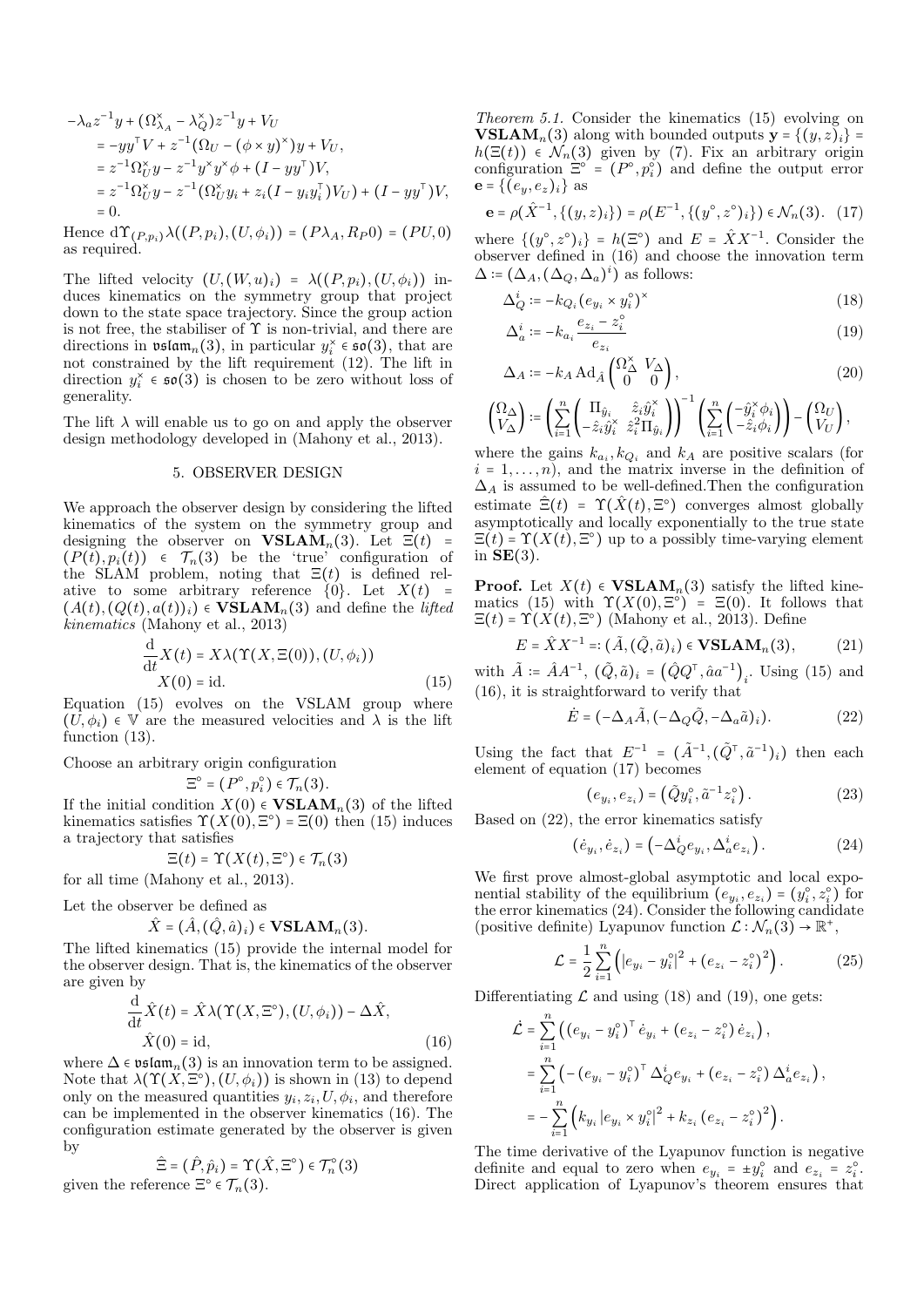the equilibrium  $(e_{y_i}, e_{z_i}) = (y_i^{\circ}, z_i^{\circ})$  is almost-globally *asymptotically* stable <sup>1</sup>.

To prove local exponential stability of the observer it suffices to split the Lyapunov function into two parts

$$
\mathcal{L} = \mathcal{L}_y + \mathcal{L}_z
$$

 $\mathcal{L}_z = \frac{1}{2} \sum_{i=1}^n \left( e_{z_i} - z_i^{\circ} \right)^2$  and verify that  $\dot{\mathcal{L}}_z \leq -2 \min\left(k_{z_i}\right) \mathcal{L}_z$ , with  $\mathcal{L}_z$  converging exponentially to zero. Consider  $\mathcal{L}_y$  =  $\sum_{i=1}^{n} \mathcal{L}_{y_i}$  with  $\mathcal{L}_{y_i} = \frac{1}{2} |e_{y_i} - y_i^{\circ}|^2$ . If there exists a positive<br>number  $\epsilon$  such that  $\mathcal{L}_{y_i} \leq 2 - \epsilon$ , that is  $e_{y_i}(0)$  is not in the<br>opposite direction of  $y^{\circ}(0)$ , for all  $i = \{1, ..., n\}$ , t

$$
\mathcal{L}_{y_i} \leq -2 \min(k_{y_i}) \epsilon \mathcal{L}_{y_i}
$$

This demonstrates local exponential stability (in a large domain) of the equilibrium  $(e_{y_i}, e_{z_i}) = (y_i^{\circ}, z_i^{\circ}).$ 

In the limit, at the stable equilibrium point  $(e_{y_i}, e_{z_i})$  =  $(y_i^{\circ}, z_i^{\circ})$ , (23) implies that

$$
(\hat{y},\hat{z})_i = \left(Q_{\hat{A}}^\top y^\circ, \hat{a}z^\circ\right)_i = \left(Q_{\hat{A}}^\top e_y, \hat{a}e_z\right)_i = (y,z)_i,
$$

for all  $i = 1, \ldots, n$ . This in turn implies

$$
\rho(\hat{X}, (y^\circ, z^\circ)_i) = h(\Upsilon(\hat{X}, \Xi^\circ)) = h(\Upsilon(X, \Xi^\circ))
$$
  
=  $\rho(X, (y^\circ, z^\circ)_i)$ 

Regarding just the central equality, and noting that  $h$  only preserves the relative pose on  $\mathcal{T}_n^{\circ}(3)$ , it follows that

$$
\Xi = \Upsilon(X, \Xi^{\circ}) = \Upsilon(\hat{X}, \Xi^{\circ}) \cong \hat{\Xi}
$$

The symbol  $\cong$  indicates that  $\Xi = \hat{\Xi}$  up to the possibly time-varying gauge transformation  $\tilde{A}$ . That is

$$
(\hat{P}, \hat{p}_i) = (\tilde{A}^{-1}P, \tilde{A}^{-1}(p_i)) = (\tilde{A}^{-1}P, R_{\tilde{A}}^{\top}(p_i - x_{\tilde{A}})).
$$

This concludes the proof of the almost-global asymptotic and local exponential stability.

Remark 5.2. Observe that the output error e is independent of the  $SE(3)$  innovation  $\Delta_A$  and the primary stability analysis in Theorem 5.1 is undertaken on the output space, not the state-space. This is a key property of the  $VSLAM<sub>n</sub>(3)$  symmetry and is intrinsic to the invariance of the underlying SLAM problem discussed in Section §3. The particular choice of innovation  $\Delta_A$  in (20) minimizes the least squares drift in the visual odometry error as observed from direct measurements of landmark coordinates and optical flow. This is only one of a family of possible choices (for example, Mahony and Hamel (2017)), however, further analysis of this question is beyond the scope of the present paper.

## 6. SIMULATION RESULTS

The first simulation experiment was conducted to verify the observer design in Theorem 5.1. A robot is simulated to move in a circle with velocity  $V_U = (0.1, 0, 0)$  m/s,  $\Omega_{U}$  = (0,0,0.02 $\pi$ ) rad/s on the ground, with 10 landmarks uniformly distributed in a 0.5-1 m band around the robot's path. The reference configuration  $\xi^{\circ}$  of the observer is randomly set, and the observer  $\hat{X}$  is initialised to the identity group element. All landmarks are assumed to be measured at all times, and no noise is added to the system. The gains of the observer are set to  $k_{Q_i} = 0.05$ ,  $k_{a_i} = 0.02$ ,  $k_A = 0.03$  for all  $i = 1,...,10$ . The observer<br>equations are implemented with Euler integration using a time step of  $0.5$  s. Figure 2 shows the evolution of the Lyapunov function  $(25)$  components for each landmark over 100 s. The bearing storage refers to the component  $l_y^i \coloneqq \frac{1}{2} |e_{y_i} - y_i^{\circ}|^2$  and the inverse depth storage refers to the component  $l_z^i \coloneqq \frac{1}{2} |e_{z_i} - z_i^{\circ}|^2$  for each landmark index *i*. The top two plots show the value of these functions for each landmark, and the bottom two plots show the log value for each landmark. The plots clearly show the almostglobal asymptotic and local exponential convergence of the observer's error system.



Fig. 2. The evolution of the individual components of the Lyapunov function  $(25)$  for 10 landmarks over time.

Additional simulations were carried out to compare the non-linear observer proposed in Theorem 5.1 with an Extended Kalman Filter (EKF). A robot is simulated to move in a circle with velocity  $V_U = (0.1, 0, 0)$  m/s,  $\Omega_{II} = (0, 0, 0.02\pi)$  rad/s on the ground, with *n* landmarks uniformly distributed in a 0.5-1 m band around the robot's path. The robot is modelled to have a sensor range of 1 m. The reference configuration  $\xi^{\circ}$  is initialised without any landmarks, and the observer group element is initialised to identity. When landmarks are first seen, their inertial frame position is computed using the observer's current position estimate, and the reference configuration is augmented with this value. When landmarks are not within the sensing range, the observer equations cannot be used, and the current observer estimate of the landmark position is fixed until the landmark is next seen. All noise added to the input velocities and output measurements is drawn from zero-mean Gaussian distributions. The linear velocity noise has variance  $0.2$ , the angular velocity noise has variance  $0.1$ , the optical flow noise has variance  $0.02$ , the bearing measurement noise has variance 0.01, and the inverse depth measurement noise has variance 0.4. The EKF is implemented with the system equation  $(8)$ , and the measurement equations (7). The gains of the observer<br>are set to  $k_{Q_i} = 0.25$ ,  $k_{a_i} = 0.1$ ,  $k_A = 0.1$  for all  $i = 1, ..., n$ ,<br>and the observer equations were implemented using Euler integration with a time step of 0.5 s.

Figure 3a compares the statistics of the RMSE of the EKF and our observer for  $n = 50$  landmarks after 100 s over 500 trials. While the EKF has a slightly lower mean RMSE, there are also more outliers due to linearisations errors. Figure 3b shows the mean computation time of the EKF and our observer for an increasing value of  $n$ between 10 and 400 landmarks over 500 trials per number of landmarks. While the processing time depends on the

 $^1\,$  It is straightforward to verify that the equilibrium point  $e_{y_i}$  =  $-y_i^\circ$ is unstable.